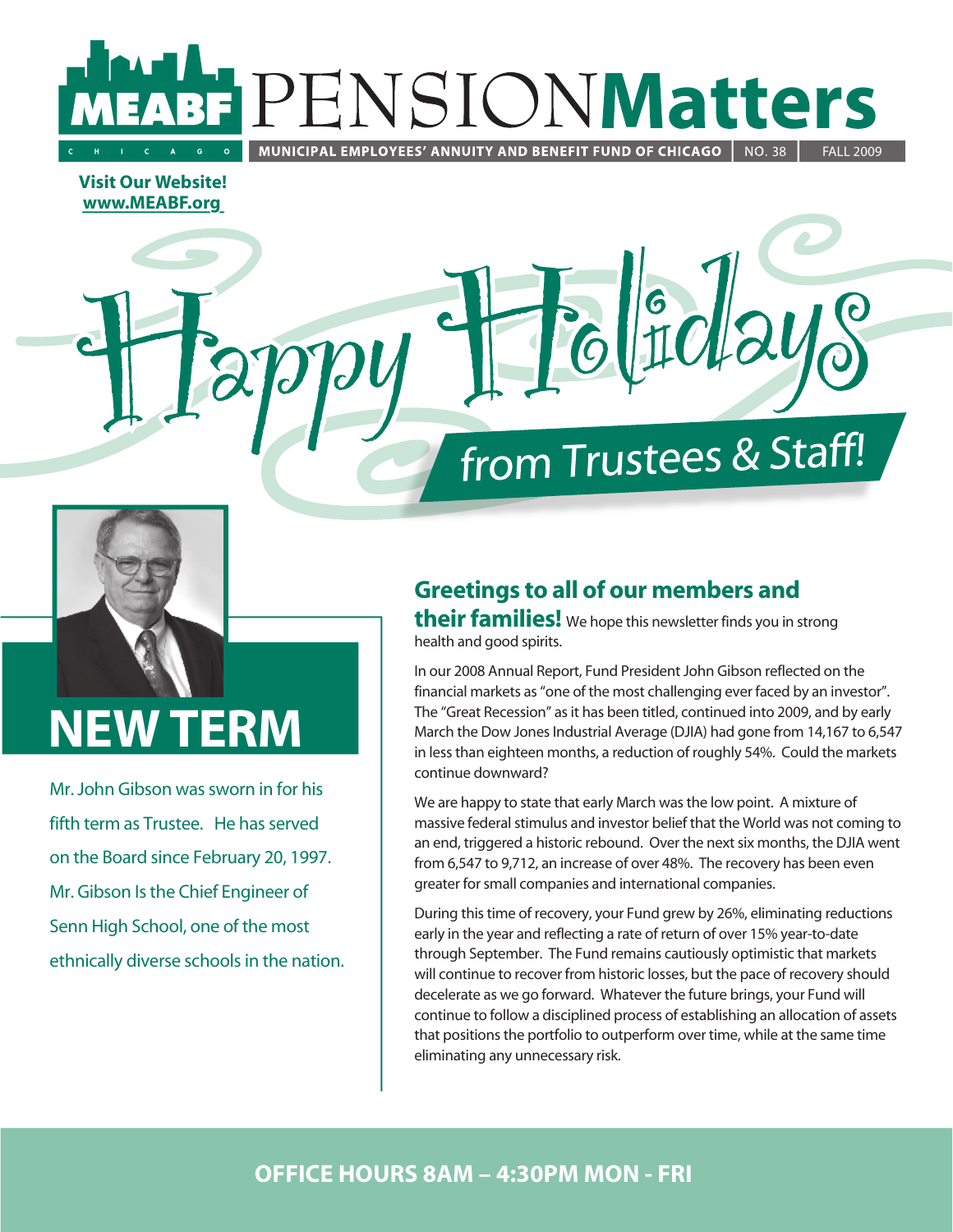# **PRESCRIPTION DRUG CREDIBLE COVERAGE**

#### For Retired Members Covered under the City of Chicago or Chicago Public **Schools Annuitant Plans**

If you are enrolled in one of the City or the Chicago Public Schools (CPS) Annuitant Health Insurance Plans, please be aware that your Plan includes medical benefits, in addition to prescription drug benefits. Your City of Chicago and CPS Annuitant Plans provide you with "credible coverage" for your prescription drugs through Caremark. The premium you pay for coverage under the City or CPS Plan will not be affected by whether or not you enroll in an individual Medicare D Prescription Drug Coverage.

When you are enrolled in an individual Medicare Part D Plan and also enrolled in a Group Annuitant Plan (City or CPS) - your individual Medicare D Plan will take precedence over your Group Annuitant Plan. All of your prescription drug coverage will have to be processed by the Medicare Part D Plan you chose to enroll in.

If you believe you are enrolled in an individual Medicare D plan in error, please contact Medicare at 1-800-633-4227 to determine your Medicare D provider.



### **WHEN IS THE PENSION BENEFIT DEPOSITED TO MY BANK ACCOUNT?**

Direct deposits are made on the 1st business day of each month, which may not always be on the 1st of the month.

| <b>MONTH</b>     | <b>DEPOSIT DATE 2010</b> |
|------------------|--------------------------|
| <b>January</b>   | <b>January 4th</b>       |
| <b>February</b>  | <b>February 1st</b>      |
| <b>March</b>     | <b>March 1st</b>         |
| <b>April</b>     | <b>April 1st</b>         |
| <b>May</b>       | <b>May 3rd</b>           |
| <b>June</b>      | <b>June 1st</b>          |
| <b>July</b>      | <b>July 1st</b>          |
| <b>August</b>    | <b>August 2nd</b>        |
| <b>September</b> | <b>September 1st</b>     |
| <b>October</b>   | <b>October 1st</b>       |
| <b>November</b>  | <b>November 1st</b>      |
| December         | <b>December 1st</b>      |
|                  |                          |

# **FAQ'S FROM RETIREES**

#### I want to make a change to my pension benefit, how should I notify the Fund?

Please notify the Fund immediately with any changes to your name, mailing address or bank account. Our forms are available on our website or you can contact the Fund to have a form mailed to you.

#### Under what circumstances will I need to fill out a new direct deposit form?

Any time there is a change to your account the Fund needs to be notified. Our forms can be faxed to your bank branch, mailed to you, or downloaded from our website. Even if you're changing accounts with the same bank, you still need to fill out a new form.

#### When do I get my 1099R tax form?

1099R tax forms are mailed by January 31st annually.

#### I have direct deposit, how will I be notified of my annual adjustment?

You will receive your annual direct deposit statement in early January showing your new gross amount, requested deductions, and net amount of deposit.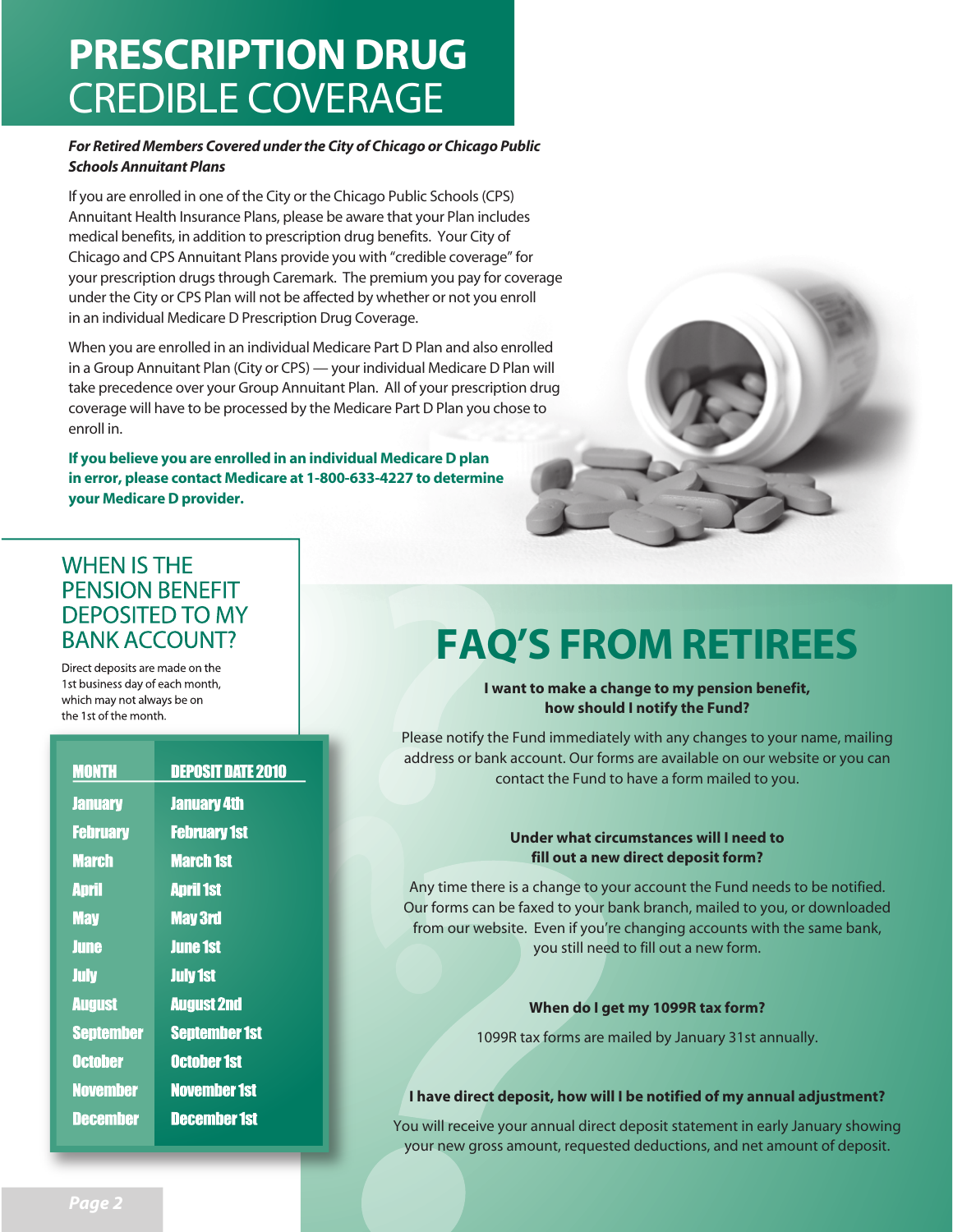# **RETIRED MEMBERS ARE YOU MEDICARE ELIGIBLE?**

Once you reach age 65, you may be eligible for Medicare. However, Medicare benefits are not automatic; you must apply for them. It is to your benefit to apply for both Medicare Part A (hospital coverage) and Medicare Part B (major medical). If you are eligible for Medicare, your cost for medical coverage is substantially less.

Even if you don't qualify for Medicare from your work record, you may be eligible through your spouse's work record or a former spouse's work record. If you qualify through a younger spouse, you may be eligible for Medicare benefits when your spouse reaches age 62. It's advisable that you make the inquiry in January of the year that your spouse will reach age 62 to assure timely enrollment in Medicare Part A and Part B. Contact your local Social Security office for more information and to determine if you are eligible through your spouse's or former spouse's record.

When you become eligible for Medicare Part A (Hospital Benefits), it is to your advantage to enroll for the optional Medicare Part B (Medical Benefits). The monthly premium for Medicare Part B coverage will be deducted from your monthly Social Security payments. If you are not eligible for a Social Security payment, Social Security will bill you quarterly for your Part B premium. Part B will pay up to 80% of approved physicians' charges and other outpatient medical services after satisfying an annual deductible.

**1** An Annuitant who elects not to enroll and pay for **Medicare Part B coverage will face a substantial financial burden.** The City and Board of Education Annuitant Plans will pay as though the Annuitant has Part B coverage. We encourage you to sign up for Part B.

**Enrollment for Medicare Part B is open 3 months before and after you reach age 65. General enrollment PERIODS AREAD HELD EACH VEAL FROM** *PAID* **<b>HELD** *MODD EACH* **CALC CALC CALC CALC CALC CALC CALC CALC CALC CALC CALC CALC CALC CALC CALC CALC CALC CALC CALC CALC CA March 31. Medicare coverage would begin the following July 1.** 

Medicare imposes a penalty for late enrollment. For more information, call the Social Security Administration at 1-800-772-1213.

## **RETIREES' HEALTH INSURANCE**

You MUST notify the Fund immediately when any one of the following events occur:

| Medicare eligibility:                                                                 | The annuitant must notify the Fund within 60 days<br>of the date of Medicare eligibility.                |
|---------------------------------------------------------------------------------------|----------------------------------------------------------------------------------------------------------|
| Death of a spouse or                                                                  | The annuitant must notify the Fund within 90 days                                                        |
| dependent/divorce:                                                                    | of the date of the event.                                                                                |
| Dependent reaches the                                                                 | The annuitant must notify the Fund within 90 days                                                        |
| age limitation of the Plan:                                                           | of the date of the event.                                                                                |
| Coverage cancellation for any                                                         | The annuitant must submit the request in writing to                                                      |
| annuitant and/or family member:                                                       | the Fund 30 days prior to the cancellation date.                                                         |
| A surviving spouse coverage ends<br>at the time of his or her remarriage<br>or death. | The annuitant must submit the request in writing<br>to the Fund within 30 days of the date of the event. |



www.MEABF.org

Note: If notifications are made outside of these time limits, refunds are calculated from the date of notification, not the date of the event. Furthermore, refunds will not be issued if services have been provided and paid for after the date of the event (i.e. Medicare eligibility, divorce, coverage cancellations, remarriage). The annuitant will Visit Our Website! be billed for services/premiums paid for an ineligible dependent.